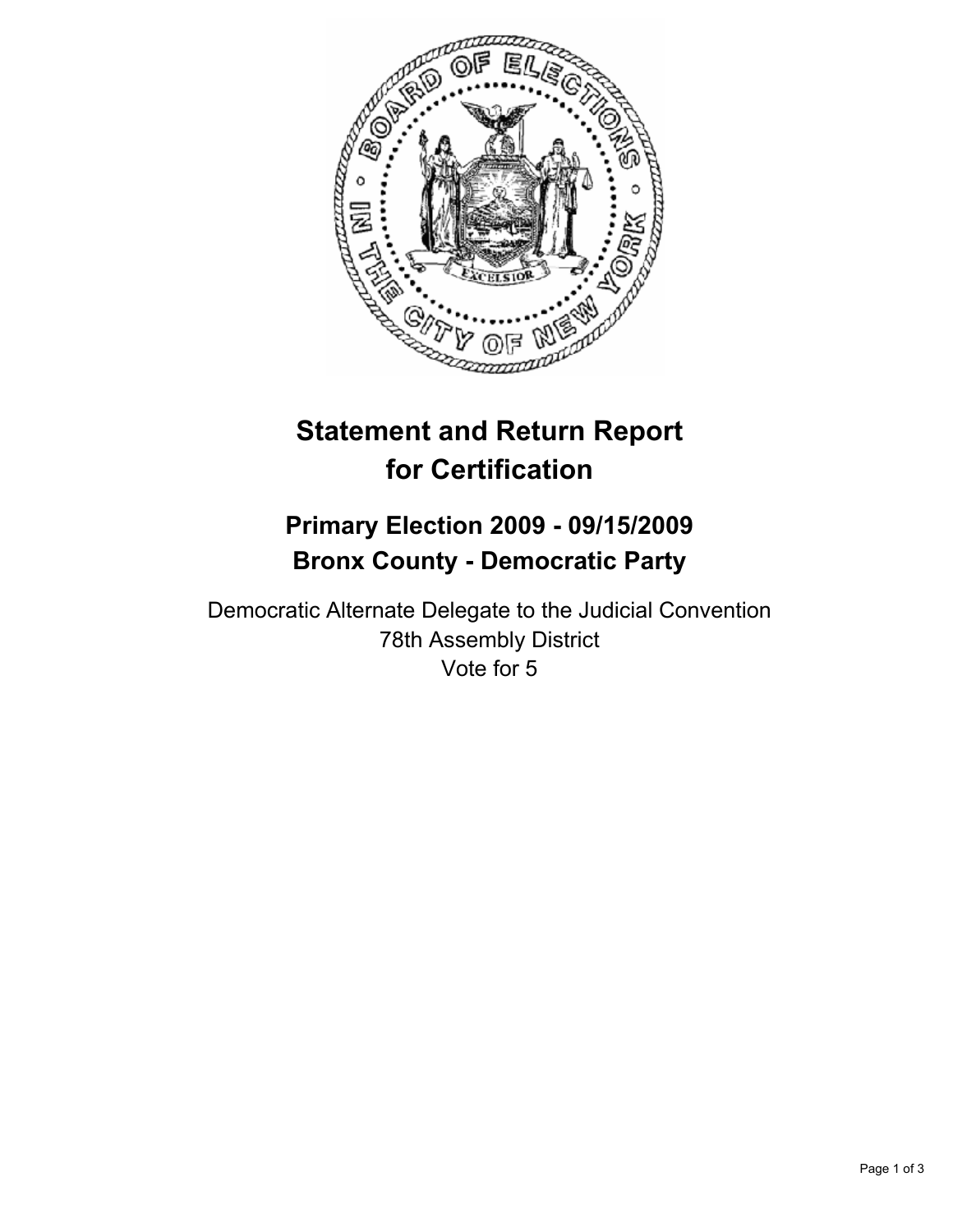

#### **Assembly District 78**

| <b>EMERGENCY</b>             | 66    |
|------------------------------|-------|
| ABSENTEE/MILITARY            | 99    |
| <b>AFFIDAVIT</b>             | 82    |
| <b>DAISY HOLLIE</b>          | 537   |
| <b>JOSE PAGAN</b>            | 679   |
| <b>MARIA LILIA BENITEZ</b>   | 564   |
| DONNA BENJAMIN               | 486   |
| <b>IOANNIDIS ELSA</b>        | 222   |
| ALTAGRACIA CONCEPCION        | 595   |
| <b>GREGORY FAULKNER</b>      | 486   |
| <b>JOSHUA CABRERA</b>        | 553   |
| <b>JOYCE HERNANDEZ LOPEZ</b> | 493   |
| LILLIAM PEREZ                | 402   |
| <b>Total Votes</b>           | 5,017 |